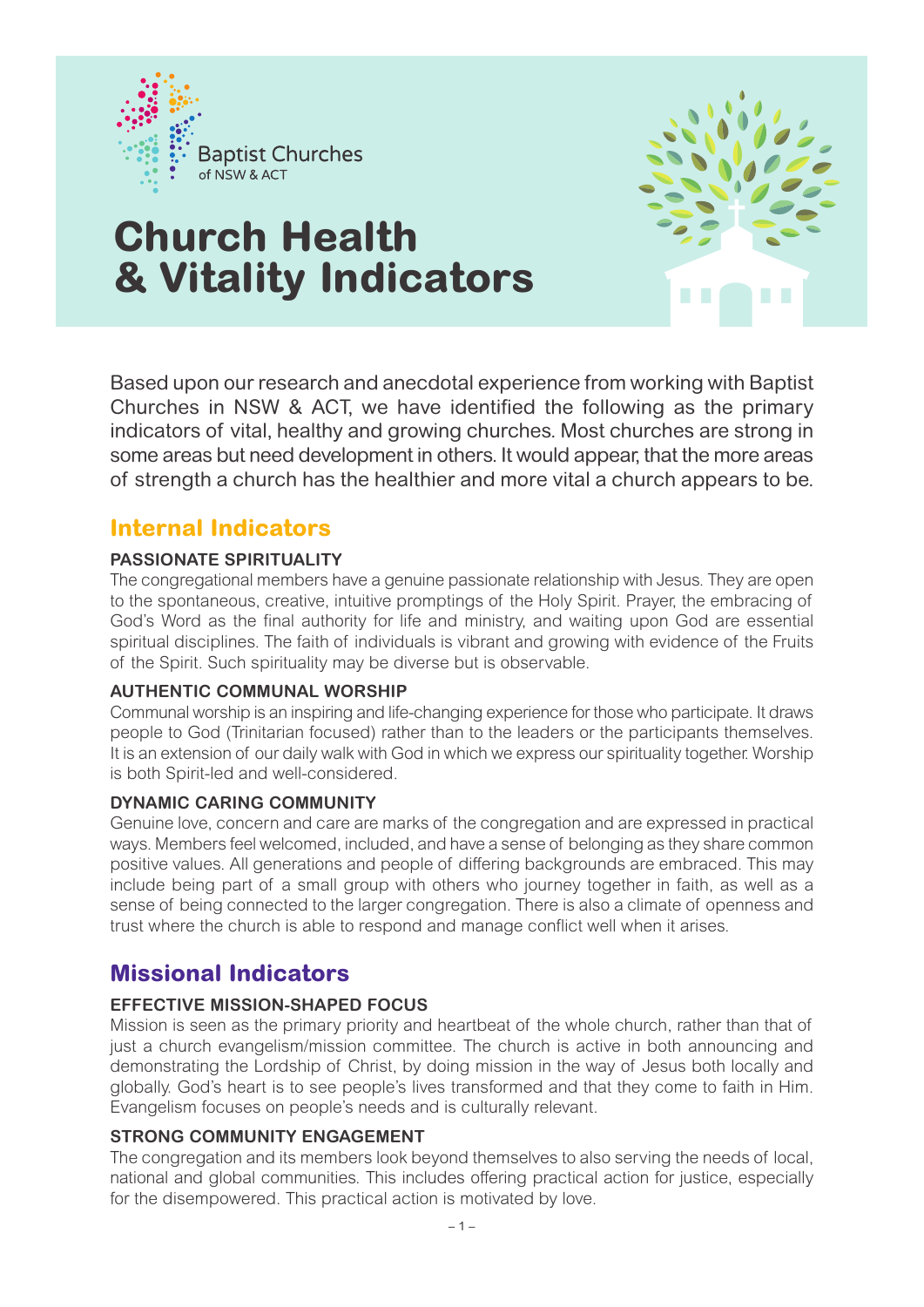#### **WILLING SERVICE TO ONE–ANOTHER**

Congregational members identify and then utilise their gifts and talents in ministering to one another as the Body of Christ, and as a natural outworking of discipleship. People serve in their areas of passion and giftedness, with training being able to be accessed in these areas. Ministry strategies are flexible and culturally relevant, while being linked to the vision of the church.

## **Strategic Indicators**

#### **CLEAR DIRECTION AND PURPOSE**

The church embraces God's vision (God's desired outcomes) for the transformation of lives, communities and nations and recognises that the church is His agent. The congregation has a clear, developing, understanding of where God may be taking them and the values that underlie this vision. This vision ignites their passion, grabs their hearts, minds and bodies and is worked out in the life of the church. This means being open to change.

#### **EMPOWERING LEADERSHIP**

Leaders are appointed and given appropriate responsibility, authority and accountability. Godly character is a pre-requisite, in company with appropriate competencies and influence. The leader/s invest in the growth and development of others, empowering them to become what God has gifted them to be. The leaders equip, support, motivate and mentor other leaders and potential leaders.

#### **FUNCTIONAL STRUCTURE FOR SIZE OF CHURCH**

The organisational structures serve the mission and ministry of the church. The structures need to be simple. They effectively support the purpose and vision of the congregation, and promote the health and vitality of the life and ministry of the church. The structures are life-giving, flexible, and open to ongoing review. The church facilities are also multi-functional.

## **Fruitful Indicators**

#### **DISCIPLESHIP MAKING CULTURE**

The command of Jesus to "make disciples of all the nations" (Matt 28:19) is more than a purpose statement that is printed on the church bulletin or hung on a wall. Making Disciples is a core focus and value of the church that sees women and men regularly raised up as followers of Jesus who are equipped to serve, lead and ultimately become disciples who make disciples.

#### **CULTURE OF MULTIPLICATION**

The church and its leaders intentionally cultivate a fruit producing culture that results in the sending, and releasing of people and leaders for the purposes of church planting, church multiplication or revitalisation in their own right or in partnership with other churches.

#### **CULTURE OF PRAYER**

That the Church embraces and exhibits a culture of prayer that underpins all aspects of life, mission and activities. Encourages and facilitate varied prayer opportunities and resources in which Church members can regularly engage, encompassing both a local and global focus. There is a strong reliance on the work of God and power of the Holy Spirit in the life of individuals and Church community that is regularly evidenced by answered prayer.



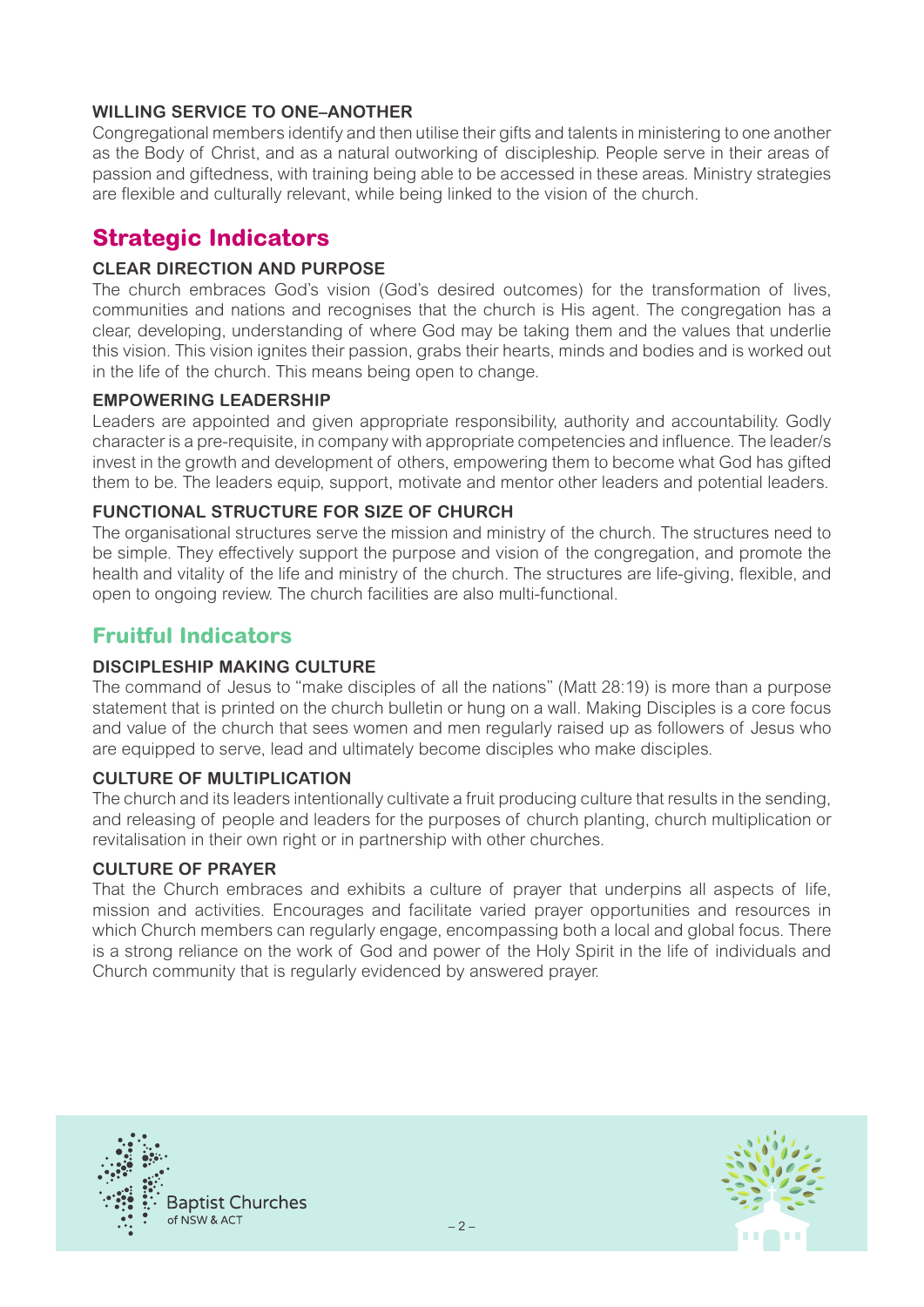## **Diagnostic Tool**

- Read and think through the twelve church health indicators listed above and reflect on how they relate to or reflect your church.
- Rate each health indicator in relation to your church on a scale of 1-5:
	- **1.** The church has no connection to this indicator, it is not present at all.
	- **2.** The church has spoken about this indicator but it's not discussed or discernible in the life of the church.
	- **3.** The church has an aspirational relationship to this indicator. It is spoken about or included in plans but nothing is done about it.
	- **4.** There is partial or occasional evidence of this indicator in the life of the church. It's not consistent and there is room for improvement.
	- **5.** There are clear signs that this indicator is present in the life of the church that are evidenced based. You can point to them.
- Comment or list the reason you gave each particular rating in the space provided.



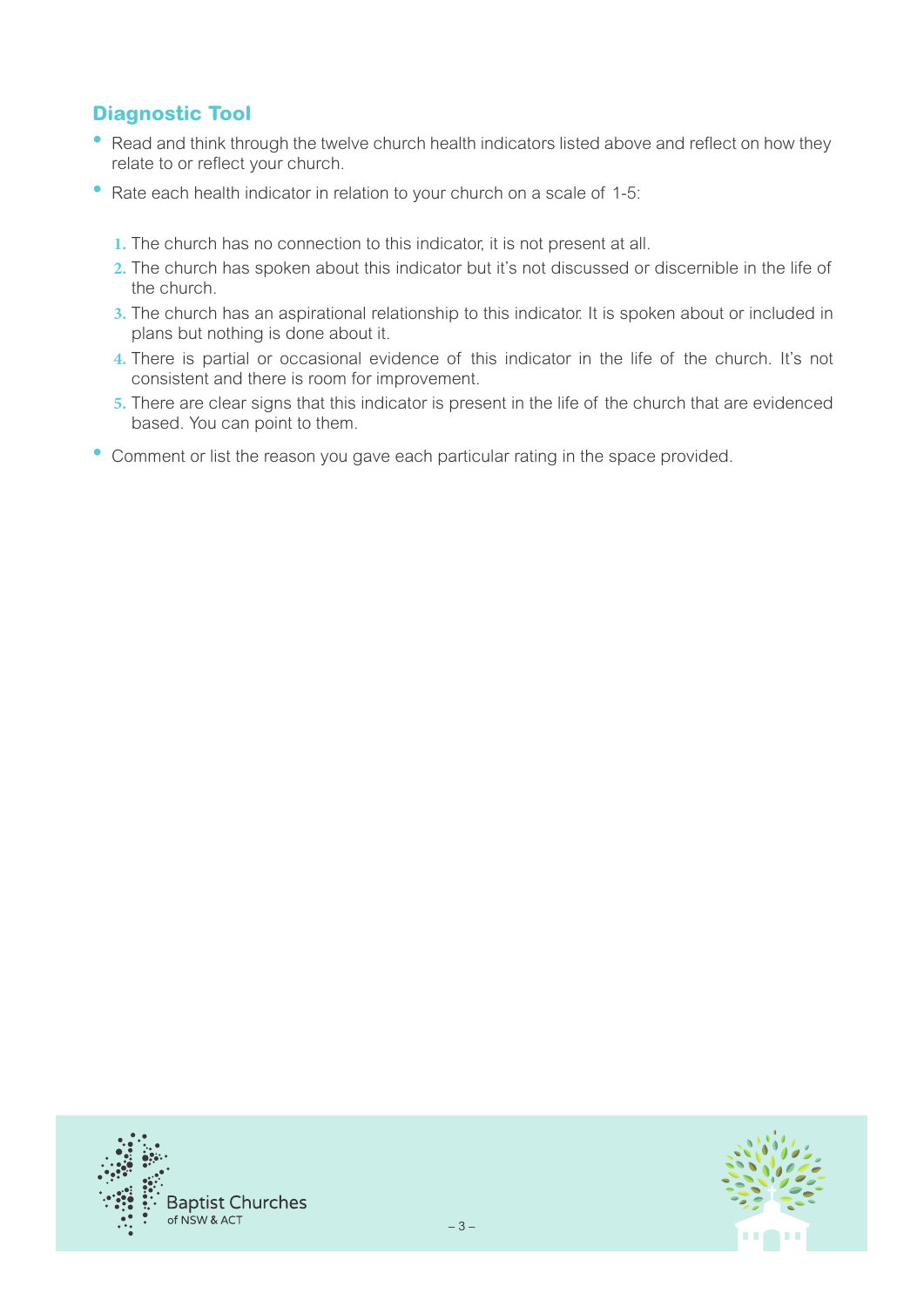## **Church Health Indicators**

|                             | <b>Church Health Indicator</b>                  | <b>Score</b> | <b>Comment</b> |
|-----------------------------|-------------------------------------------------|--------------|----------------|
| Internal Indicators         | <b>Passionate Spirituality</b>                  |              |                |
|                             | <b>Authentic communal worship</b>               |              |                |
|                             | <b>Dynamic caring community</b>                 |              |                |
| <b>Missional Indicators</b> | <b>Mission shaped &amp; faith sharing focus</b> |              |                |
|                             | <b>Strong community engagement</b>              |              |                |
|                             | Willing service to one another                  |              |                |
| Strategic Indicators        | <b>Clear direction and purpose</b>              |              |                |
|                             | <b>Empowering leadership</b>                    |              |                |
|                             | <b>Functional structure for size of church</b>  |              |                |
| <b>Fruitful Indicators</b>  | <b>Discipleship making culture</b>              |              |                |
|                             | <b>Culture of multiplication</b>                |              |                |
|                             | <b>Strong prayer focus</b>                      |              |                |